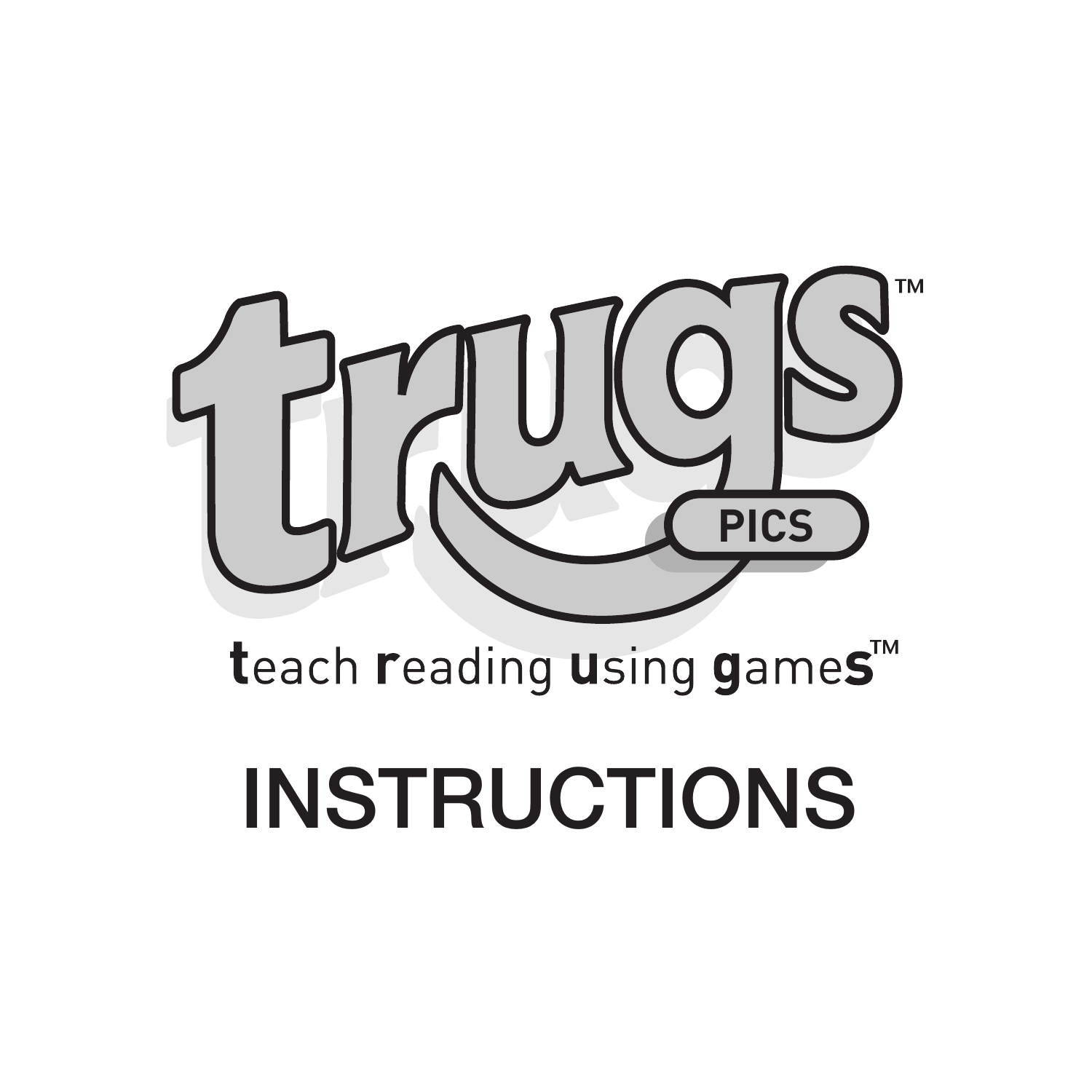

trugs Pics is designed to support all students learning to read as well as those whose first language is not necessarily English.

- $\blacksquare$  The words are phonetically structured to develop reading skills
- $\blacksquare$  The pictures enable a wider vocabulary
- $\blacksquare$  The words/pictures are grouped into categories to extend understanding of words

There are four decks, one at each of the four trugs **Stages.** 

Described here are 5 games that can be played with each deck, they are called:

1) Collect it (pics) 2) Collect it (words) 3) Pair it 4) Group it 5) Pass it

Start with the First Stage deck and follow the instructions as to how to play these 5 games. Once a student is confident reading the words and understanding the pictures move to the next Stage and so-on. By following the trugs Stages students will be progressing through the structured phonic stages of **trugs** and improving their reading skills. They will also be building their knowledge of words and their meaning by referring to the pictures.

N.B. I have selected the pictures with the best of intentions. If you happen to have any thoughts about them please email trugs@readsuccessfully.com

1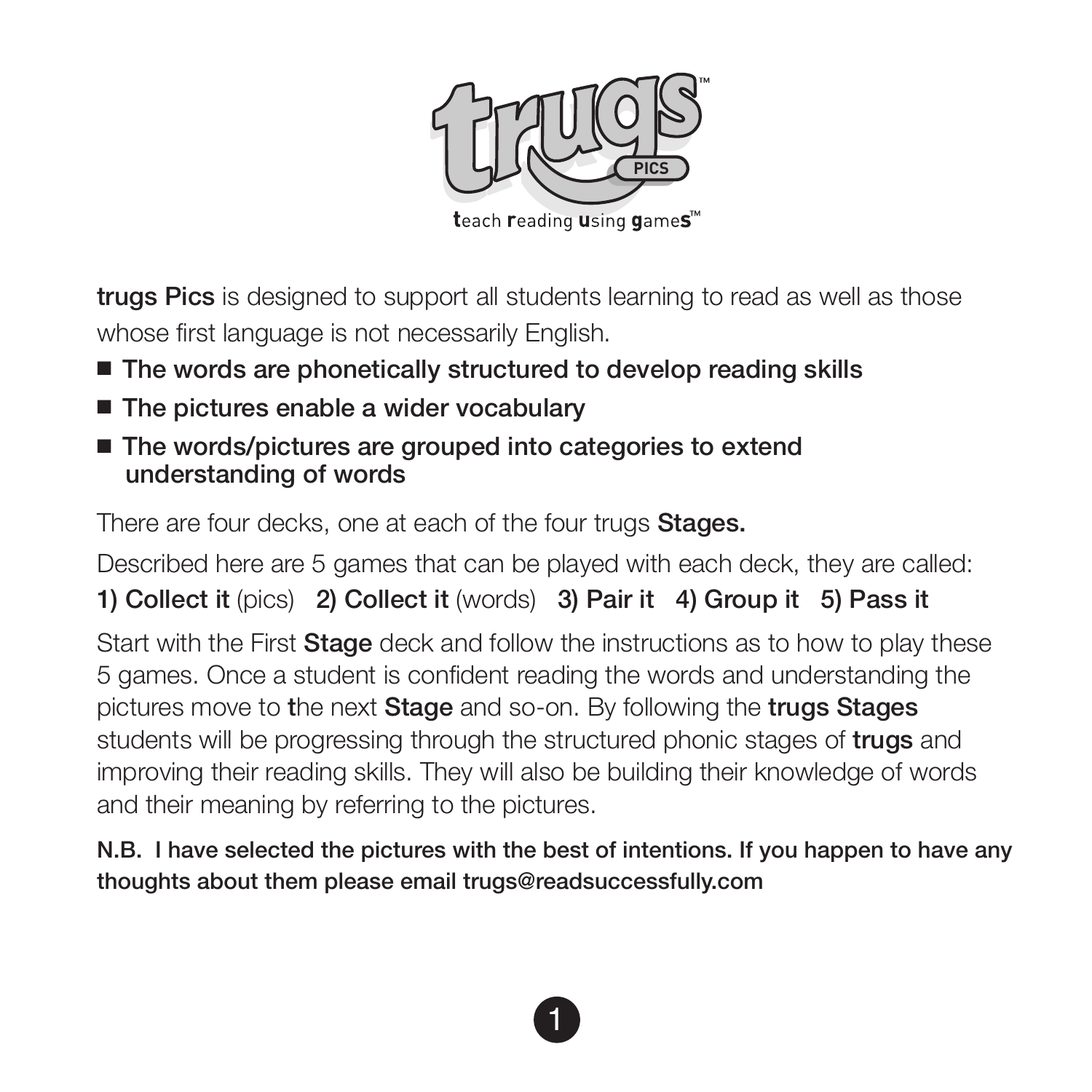# How to play **Collect it** (pics) for 2 or 4 players

### for students to develop their understanding of words in English using pictures

- Each player selects a category card and places it in front of them
- Spread all the cards, face up, on the table
- $\blacksquare$  Select all the picture cards and put the word cards to one side
- <sup>n</sup> Shuffle the picture cards and spread them, face down, on the table
- $\blacksquare$  The first player selects a card and says what the object is that is pictured. If it is a picture that is in their category (they can refer to their category card) then they keep it, placing it in front of them face up beside their category card and continue. If it is not in their category then they put it back in the same place and the next player plays.
- The second player plays as above. Play continues
- <sup>n</sup> The winner is the player who collects all the cards in their categories first

N.B. The letter, or letters, in the top corner correspond to a specific category, e.g. fo - is short for the category - food.

2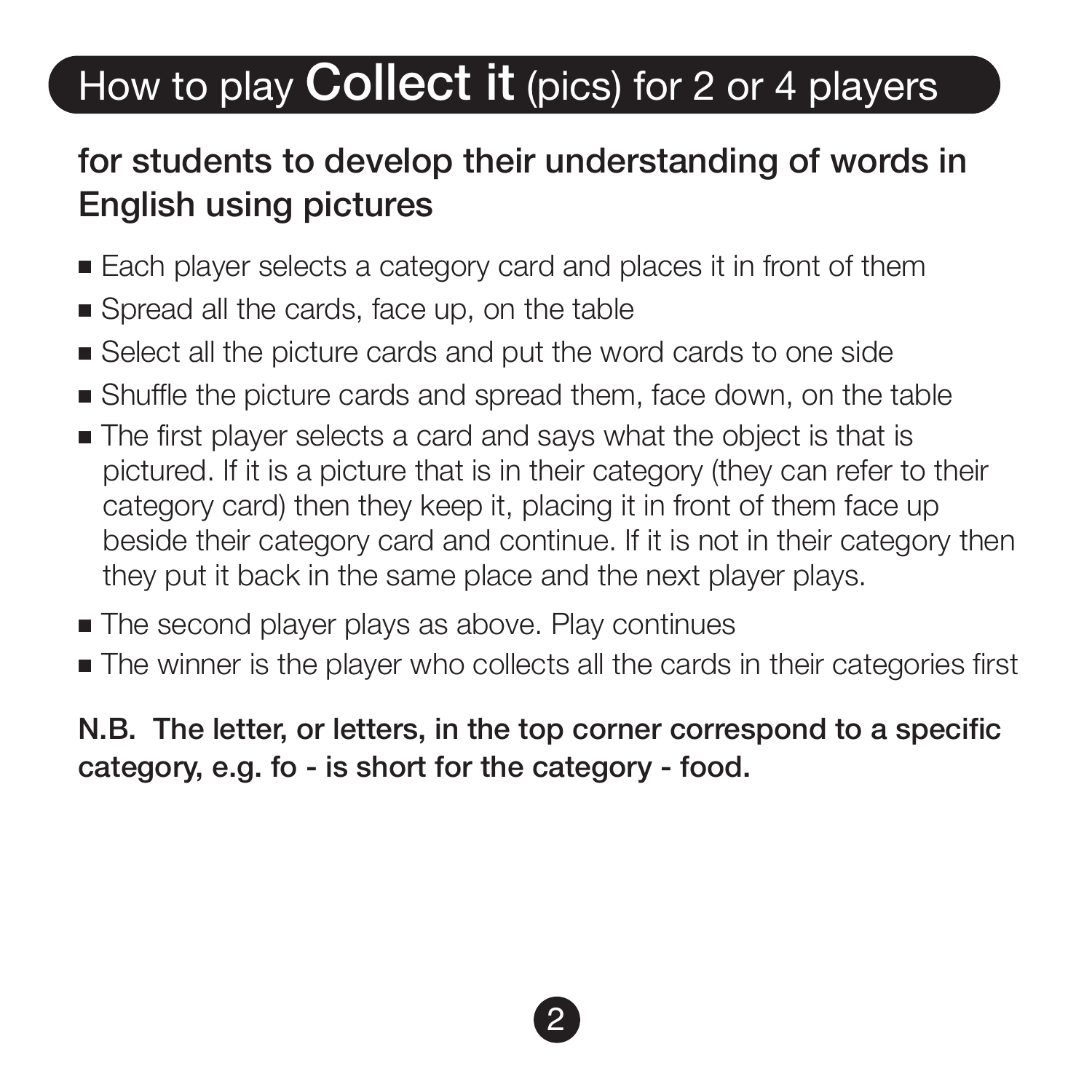# How to play Collect it (words) for 2 or 4 players

#### for students to decode words using words graded at the different trugs Stages

- Each player selects a category card and places it in front of them
- Spread all the cards, face up, on the table
- <sup>n</sup> Select all the cards with words on and put the picture cards to one side
- <sup>n</sup> Shuffle the word cards and spread them, face down, on the table
- $\blacksquare$  The first player selects a card and reads the word. If it is a word that is in their category (they can refer to their category card) then they keep it, placing it in front of them face up beside their category card and continue. If it is not in their category then they put it back in the same place and the next player plays
- The second player plays as above. This continues
- <sup>n</sup> The winner is the player who collects all the cards in their categories first

N.B. The letter, or letters, in the top corner correspond to a specific category, e.g. fo - is short for the category - food.



3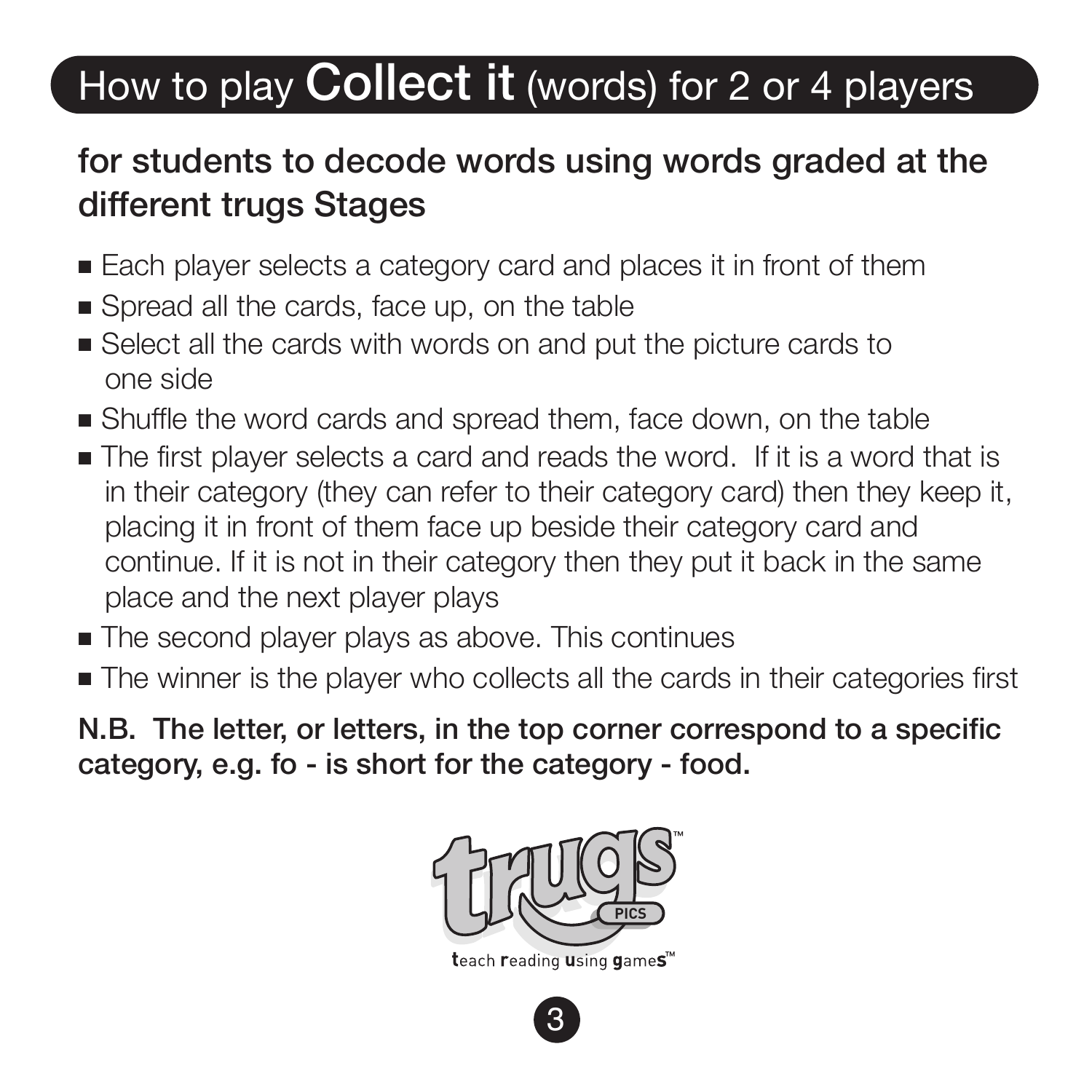### How to play **Pair it** for 2 or more players

### a memory game for students to practise their decoding skills and their understanding of words

- Find the category cards and put them to one side face down
- <sup>n</sup> Shuffle the rest of the cards and spread them, face down, on the table
- <sup>n</sup> The first player turns over two cards and identifies the word or picture and reads the sentence
- <sup>n</sup> If the two cards are a pair (word and picture the same with the same sentence written below), they keep them face up on their side of the table and have another go. The player continues until they do not find a pair. These cards are then returned to the place they selected them from, face down
- The next player plays as above. Play continues until all the cards have been collected
- $\blacksquare$  The winner is the player with the most pairs
- <sup>n</sup> Discussion about the categories could then take place, refer them to the category cards

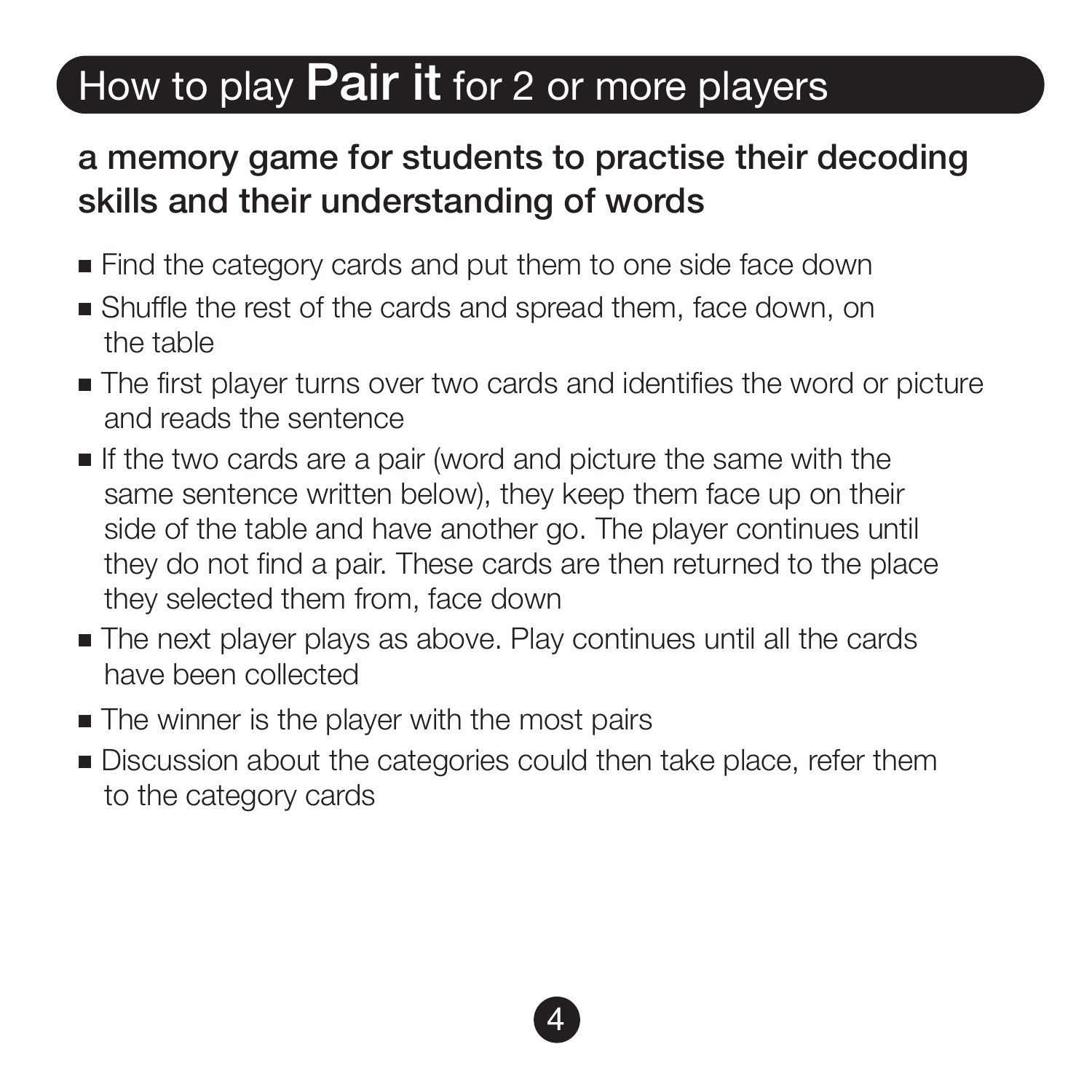# How to play **Group it** for 2 players

### for all students to practise, reinforce and consolidate decoding skills/vocabulary acquisition/word categorisation

- Find the four category cards and place them face down on the table
- <sup>n</sup> Shuffle the rest of the pack and deal four cards to each player
- Place the rest of the pack face down between the two players
- <sup>n</sup> Players then pick up their four cards and hold them in their hand
- <sup>n</sup> Both players take one category card without showing it to the other player and keep it to one side, noting the category
- <sup>n</sup> The idea of the game is to collect either all four of the picture cards or all four of the word cards in the category that they have selected
- $\blacksquare$  This is done by the first player taking a card from the top of the pile in the middle of the table. The player now has five cards and he/she decides which card to discard
- $\blacksquare$  The discarded card is placed beside the pack and the player reads the word/picture and the sentence below
- <sup>n</sup> The next player then picks up either the discarded card or a card from the top of the pile
- <sup>n</sup> Play continues until one player has a set of four picture cards or four word cards. This player is the winner
- Both players then read out their words/pictures and sentences

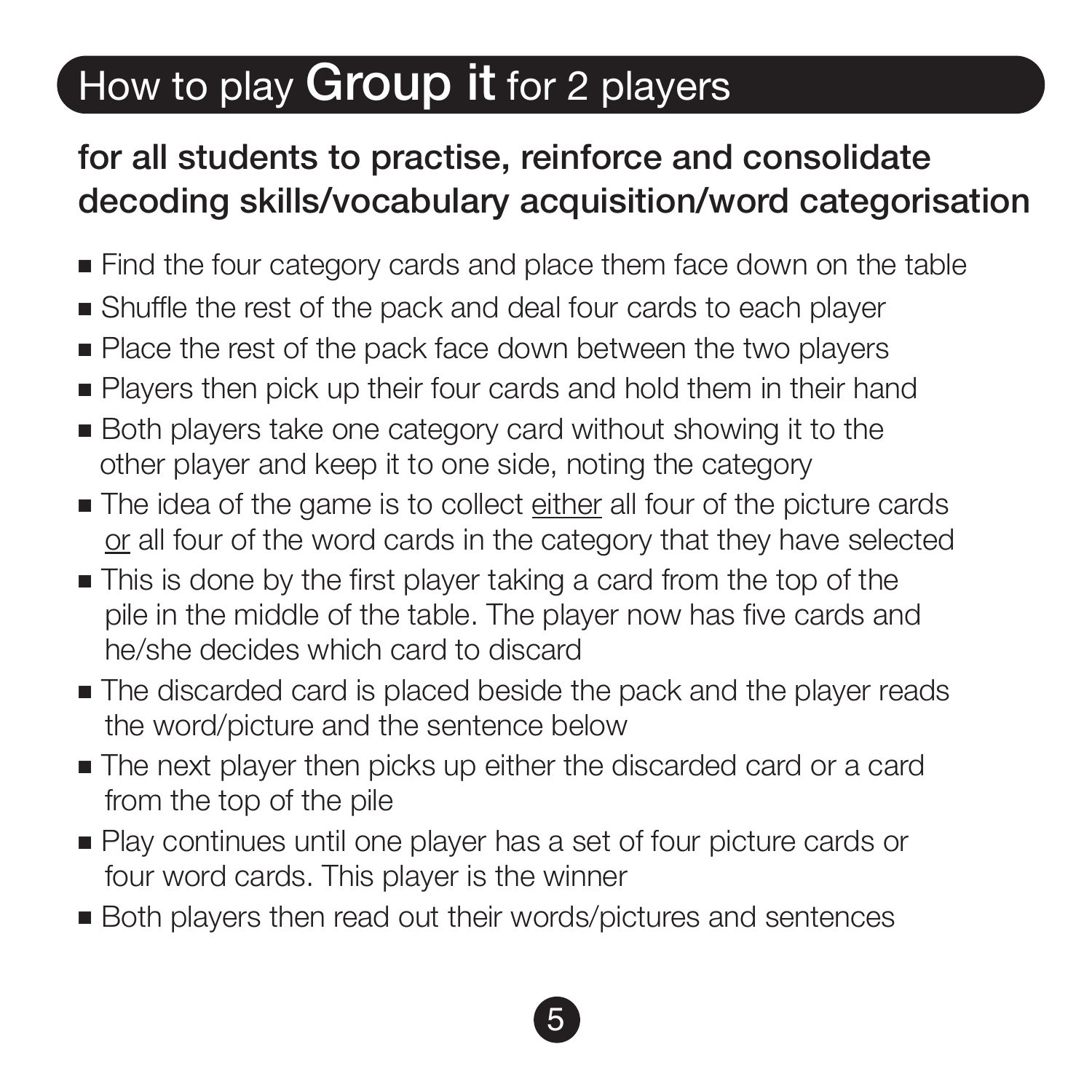# How to play **Pass it** for  $3 - 8$  players

- First put the category cards to one side
- <sup>n</sup> Select groups of four cards in one category (all words or all pictures). If five people were playing then there would need to be five lots of four category words or pictures
- <sup>n</sup> Shuffle all the selected cards and deal them out, resulting in four cards for each player
- Players pick up their hand of cards
- $\blacksquare$  The idea is for players to collect one of the groups of four cards from one category (all words or all pictures)
- Players then select a card they would like to discard
- One player then calls 'one two three pass'
- <sup>n</sup> On the word 'pass' all the players pass their selected card they wish to discard to their left, placing it face down on the table
- <sup>n</sup> All players then pick up the card that has appeared on the table from their right
- <sup>n</sup> Players now have four cards again. They then select a card they want to discard again
- <sup>n</sup> The caller then calls 'one two three pass' again and the same thing happens
- <sup>n</sup> This continues until a player collects a set of four cards in one category with all words or all pictures. As soon as this happens the person must call out 'trugs' and they are the winner

6

■ Players read out their cards to each other